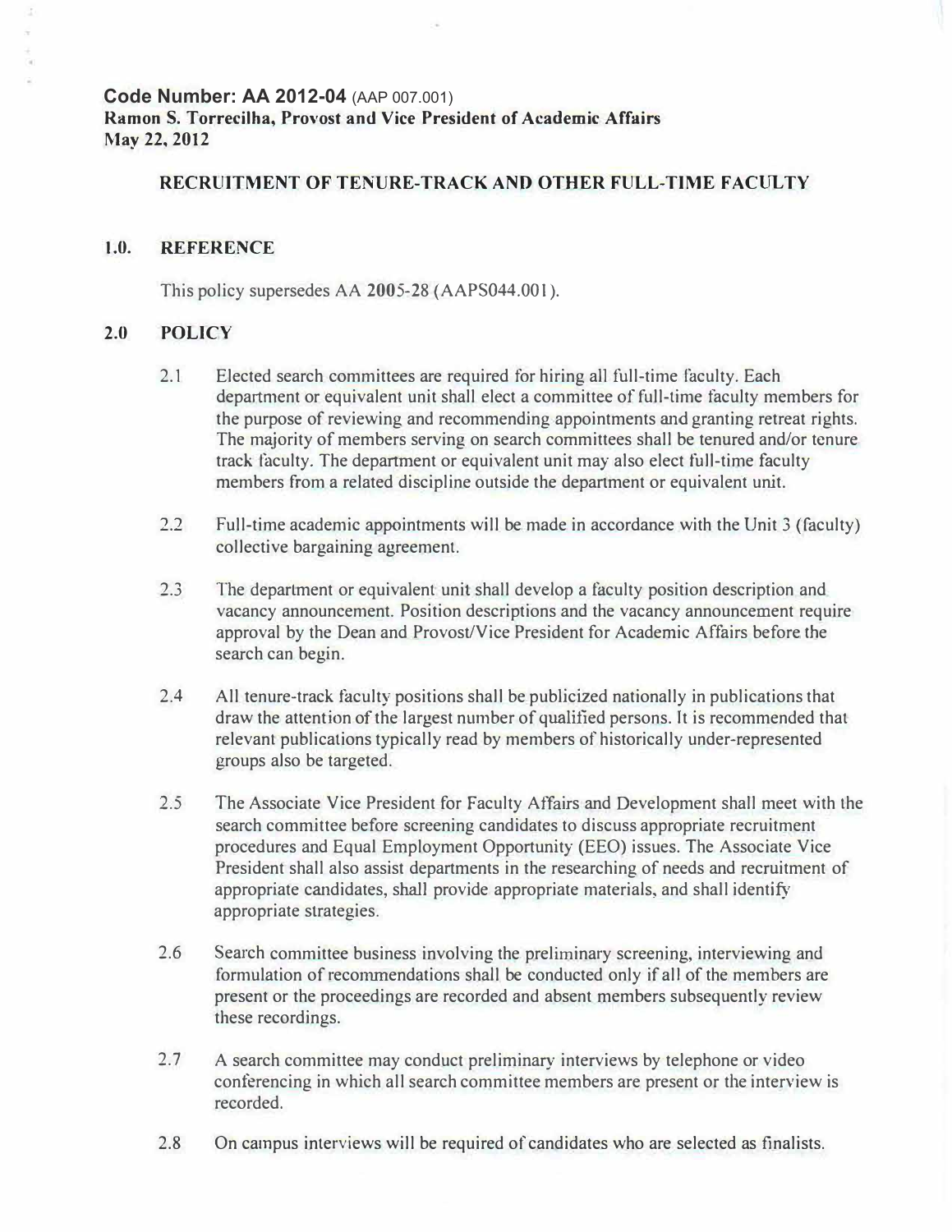- 2.9 Unless there are compelling reasons, no fewer than three qualified finalists will be recommended to the Dean to be interviewed.
- 2.10 A cover memorandum listing the strengths and weaknesses of each final candidate interviewed shall be submitted to the Dean.

## **3.0 RESPONSIBILITIES**

- 3.1 The department chair or equivalent officer shall:
	- 3.1.1 After consultation with the faculty in their unit, submit a department-level recruitment request to the Dean.
	- 3.1.2 Attach a proposed position description and vacancy announcement to each recruitment request.
	- 3.1.3 Review resource availability and programmatic needs with the Dean.
	- 3.1.4 Oversee the conduct of the search committee.
	- 3.1.5 Confirm that all members of the search committee review and comply with this updated policy.
	- 3.1.6 Conduct an election through a secret ballot to form a search committee for each approved position.
		- 3.1.6.1 The search committee chair shall be elected by the search committee.
	- 3.1.7 Submit the names of committee members to the Dean and the Office of Faculty Affairs and Development.
	- 3.1.8 Submit to the Dean an independent assessment of the finalist(s) unless he/she serves as a member of the search committee.
	- 3.1.9 Meet with the Dean to assess the strengths and weaknesses of the finalists for a tenure-track appointment.
- 3.2 The Dean shall:
	- 3.2.1 Interview all finalists
	- 3.2.2 Make a recommendation to the Provost that includes supporting data, funding source(s), and a programmatic justification.
	- 3.2.3 Prior to final consideration by the Provost, recruitment requests shall be reviewed by Central Academic Affairs to verify that resources are available and University policies and procedures have been followed.